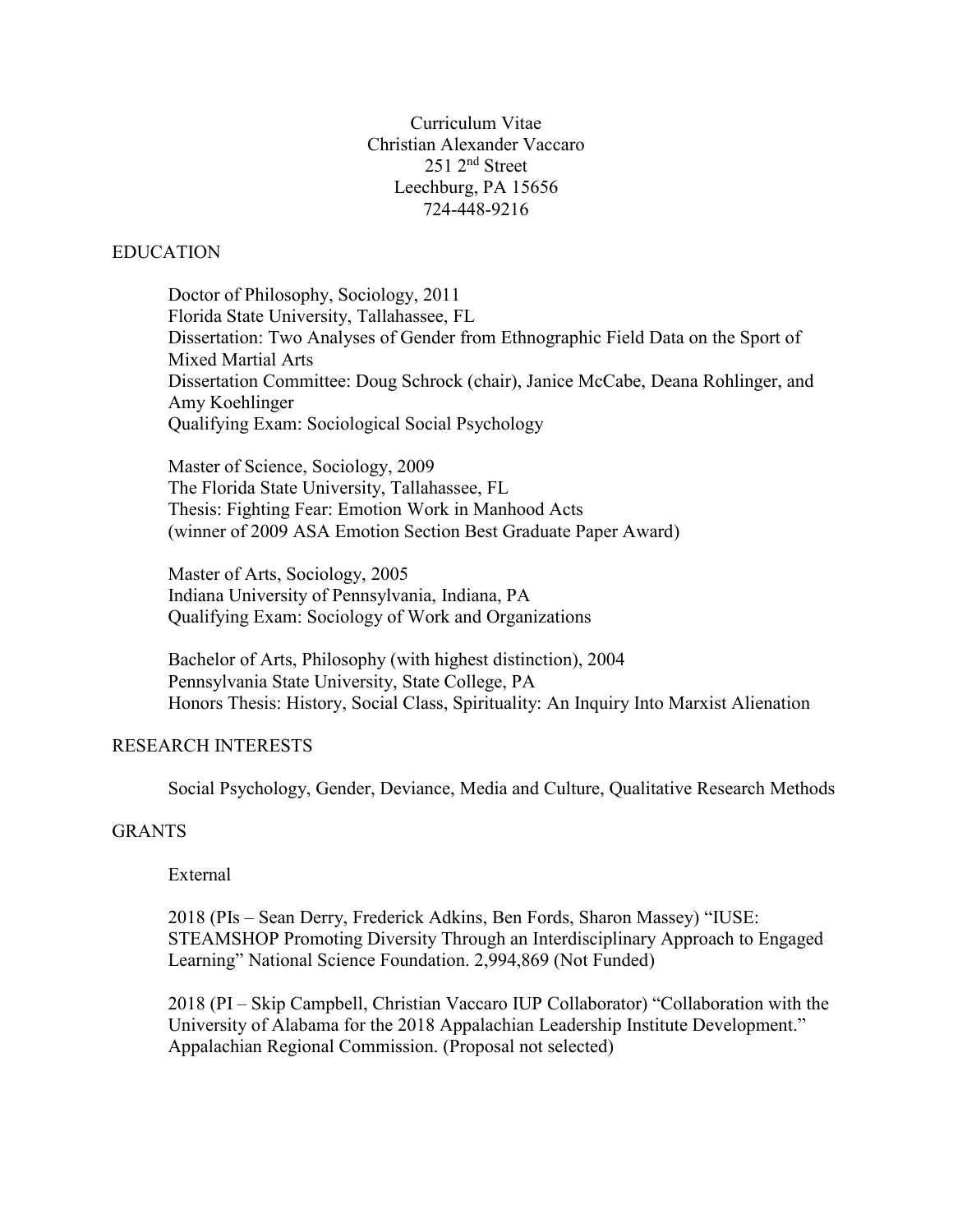2018 (PI – Christian Vaccaro) "Implementation and Formative Assessment of mHealth Technologies at Dauphin Count Drug Court" Pennsylvania Commission on Crime and Delinquency 149,988.31 (Not Funded)

2017(Co-PIs – Hao Tang, Christian Vaccaro, Idamarie Laquatra) "Research and Demonstration of Energy-Efficient Household Food Sanitization Systems for Aqueous Treatment of Fruits and Vegetables" 1,108,672 National Science Foundation (Not Funded)

2015 (Co-PIs – Christian Vaccaro & Cory Shay) "IUP Veteran and Military Resource Center: Building Systems of Support, Improving Success, and Raising Visibility University-Wide" 479,576.91 Department of Education (Not Funded)

2015 (Co-PIs – Christian Vaccaro & Victor Garcia) "R21 Preliminary Life-Course Perspective Research on Adult Children in Military Families" 224,890.79 National Institutes of Health (Not Funded)

2014 (Co-PIs Pearl Berman & Christian Vaccaro) "Development and Assessment of Community Violence and Trauma Prevention Conference and Child and Adult Advocacy Studies (CAAST) Program" PASSHE Faculty Professional Development Committee Grant 10,000 (Not Funded)

2012 (PI – Christian Vaccaro) "Rural Pennsylvania Operation Iraqi Freedom/Operation Enduring Freedom Veterans' Reintegration, Family Support, and Service Needs Assessment" Center for Rural Pennsylvania 77,847.11 (Not Funded)

2012 (PI – John Anderson) "Conceptualizations of the Juvenile Offender: An Assessment of Pennsylvania's Juvenile Justice System from a Different Perspective" Pennsylvania Commission on Crime and Delinquency 196,023.00 (Not Funded)

#### Internal

2017 (PI – Christian Vaccaro) "Purchase of My New Leaf Mobile Health Application License for Research Development and Testing in Justice Settings" 24,565 (Funded)

2014 (Co-PI Christian Vaccaro and Pearl Berman) "Deans' Initiative Support Grant for REACH Conference – Understanding and Responding to Violence and Trauma" 15,000.00 (Funded)

2013 (PI – Christian Vaccaro) "AWES Support for Increasing Federal Grant Awards at IUP" 7700.00 (Funded)

2013 (PI – Christian Vaccaro & Michele Papakie) "Qualitative Inquiry on Family Impact for Campus Veterans' Educational Performance" University Senate Grant 6300.00 (Funded)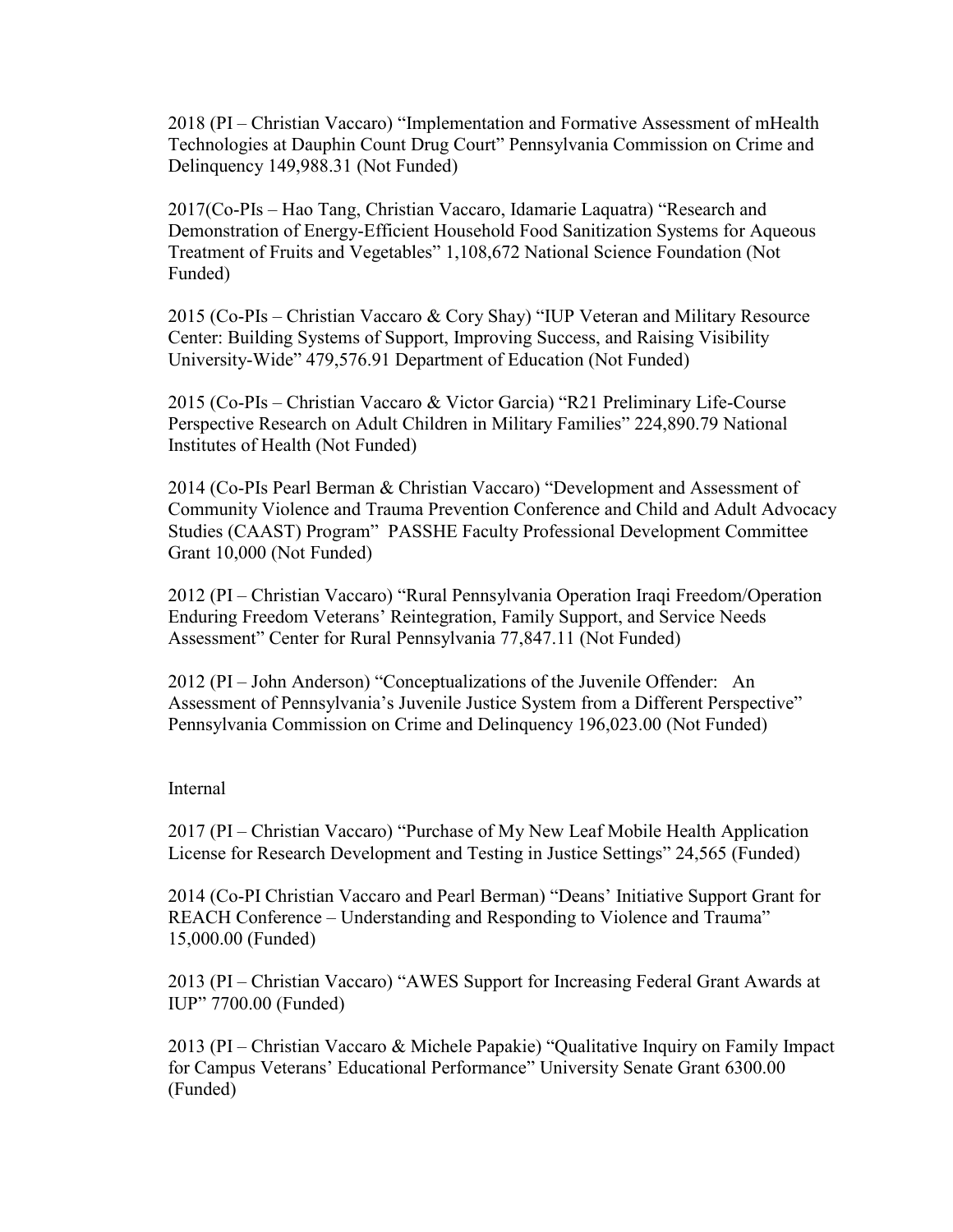2012 (PI – Alex Heckert) "Community Health and Well Being – Veterans Reintegration Research Cluster" President's Strategic Initiative 175,000.00 (Funded)

2012 (Co-PI – Christian Vaccaro & Krys Kaniasty) "Healing wounds, healing families: Multidisciplinary Conference on Veterans Reintegration" President's Strategic Initiative 94,400.92 (Not Funded)

## BOOK

Vaccaro, Christian; Swauger, Melissa (2015) Unleashing Manhood in the Cage: Masculinity, Fighting, and Mixed Martial Arts. Lexington Books: Landham, Maryland.

## WORKS IN PROGRESS

Vaccaro, Christian; Swauger, Melissa; Morrison, Shayna "Bringing the Concept of Compassion Fatigue into Sociological Focus"

Vaccaro, Christian; Rohlinger, Deana; Williams, Cynthia "Emotions as a Resource for Individual Political Action: Emails to Jeb Bush Regarding Terri Schiavo"

Vaccaro, Christian; Swauger, Melissa; Niccolai, Ashley; Morrison, Shayna "'We Enable them Because We Give Them Free Narcan': The Narrative Work of Compassion Fatigue among First Responders in the Opioid Epidemic"

# PUBLISHED WORKS

Lauber, Erick; Garcia, Victor; Swauger, Melissa; Vaccaro, Christian; Heckert, Alex (2019) "Rural Responses to the Opioid Crisis in Southwestern Pennsylvania" Report for The Armstrong-Indiana-Clarion Drug and Alcohol Commission.

Vaccaro, Christian (2018) "Of Pigs and Public Sociology" Context Magazine Online.

Schrock, Douglas; McCabe, Janice; Vaccaro, Christian (2018) "Narrative Manhood Acts: Batterer Intervention Program Graduates' Tragic Relationships" Symbolic Interaction.

Christian Vaccaro (2017) "Report on Juvenile Probation Systems in a Global Context" Annie E. Casey Foundation.

Rohlinger, Deana; Vaccaro, Christian; Sessions, Miriam; Mauney, Heather. (2015) "Identity Claims-Making in the Terri Schiavo Case" Social Currents. 2(4): 361-376

Martin, James; Vaccaro, Christian; Heckert, Alex; Heasley, Robert. (2015) "Epic Glory and Manhood Acts in Dagorhir" Journal of Men's Studies.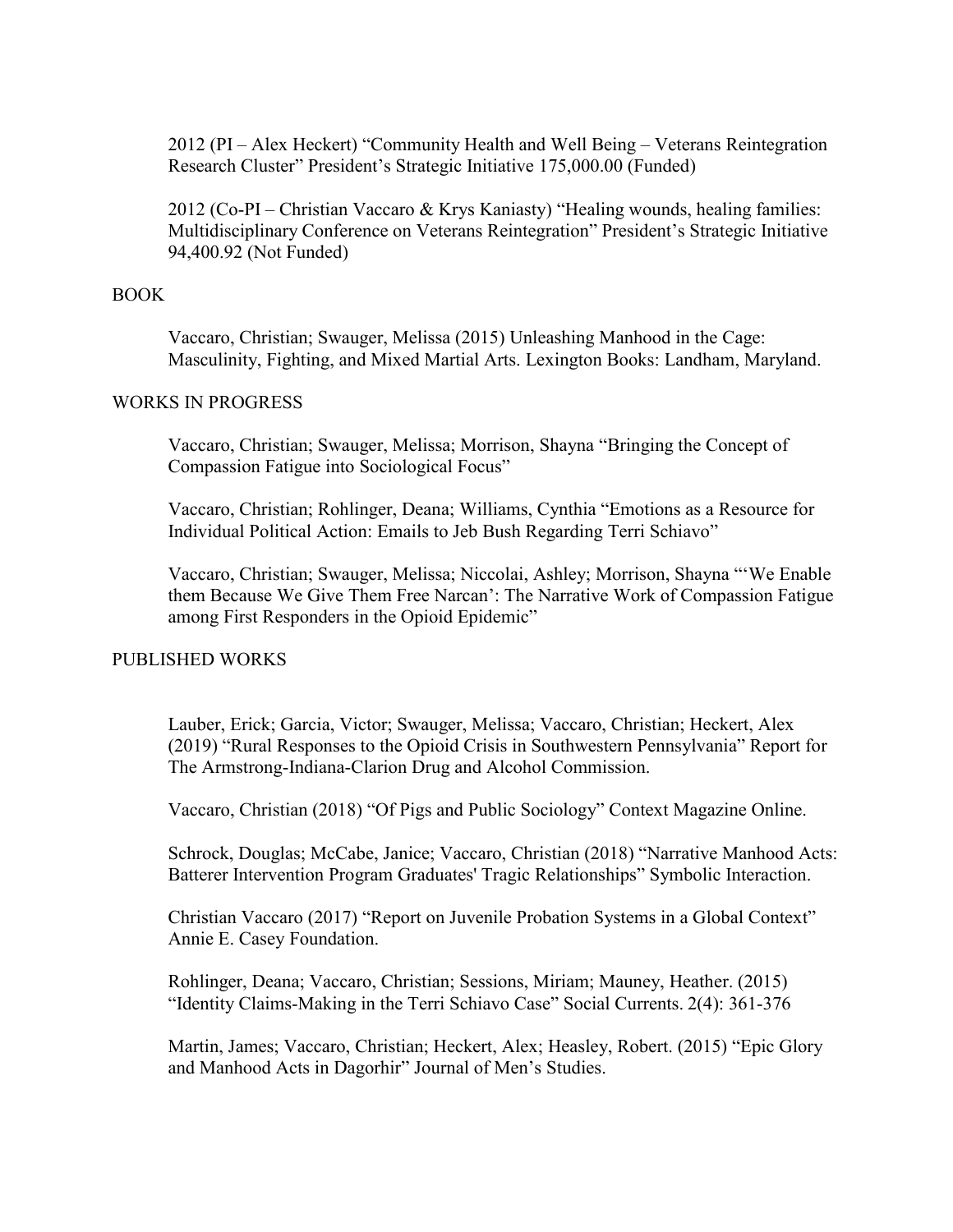Vaccaro, Christian; Luckey, Rhonda; Shay, Cory (2015) "Impact Report: Military Resource Center" Division of Student Affairs Internal Report.

Belakova, Vendula; Vaccaro, Christian. (2013) "'A friend with weed is a friend indeed': understanding the relationship between friendship identity and market relations among marijuana users" Journal of Drug Issues. 43(3): 289-313.

Vaccaro, Christian; Schrock, Doug; McCabe, Janice. (2011) "Managing Emotional Manhood:Fighting and Fostering Fear in Mixed Martial Arts" Social Psychology Quarterly. 74: 414-437.

\* Reprinted in Cahill; Spencer, Sandstrom, Kent; Froyum, Carissa. (2013) Inside Social Life: Readings in Sociological Psychology and Microsociology.  $7<sup>th</sup>$  ed. New York: Oxford University Press

Vaccaro, Christian. (2011) "Male Bodies in Manhood Acts: The Role of Body-Talk and Embodied Practice in Signifying Culturally Dominant Notions of Manhood" Sociology Compass. 5(1): 65-76.

Rohlinger, Deana; Vaccaro, Christian. (2012) "Mass Media and Social Movements" in The Encyclopedia of Social and Political Movements, edit by David Snow.

Vaccaro, Christian. (2011) "Inclusive Masculinities: The Changing Nature of Masculinity" by Eric Anderson. Book Review for Gender and Society. 25(1): 124-125.

#### PRESENTATIONS

2019 Vaccaro, Christian; Swauger, Melissa; Niccolai, Ashley; Morrison, Shayna "'We Enable them Because We Give Them Free Narcan': The Narrative Work of Compassion Fatigue among First Responders in the Opioid Epidemic" Pennsylvania Sociological Society, Elizabethtown, PA.

2019 Vaccaro, Christian; Swauger, Melissa; Niccolai, Ashley; Morrison, Shayna "'We Enable them Because We Give Them Free Narcan': The Narrative Work of Compassion Fatigue among First Responders in the Opioid Epidemic" Society for the Study of Social Problems, New York, NY

2019 Vaccaro, Christian; Rohlinger, Deana; Williams, Cynthia "Emotions as a Resource for Individual Political Action: Emails to Jeb Bush Regarding Terri Schiavo" American Sociological Association, New York, NY

2019 Vaccaro, Christian; Swauger, Melissa; Niccolai, Ashley; Morrison, Shayna "'We Enable them Because We Give Them Free Narcan': The Narrative Work of Compassion Fatigue among First Responders in the Opioid Epidemic" Eastern Sociological Society, Boston, MA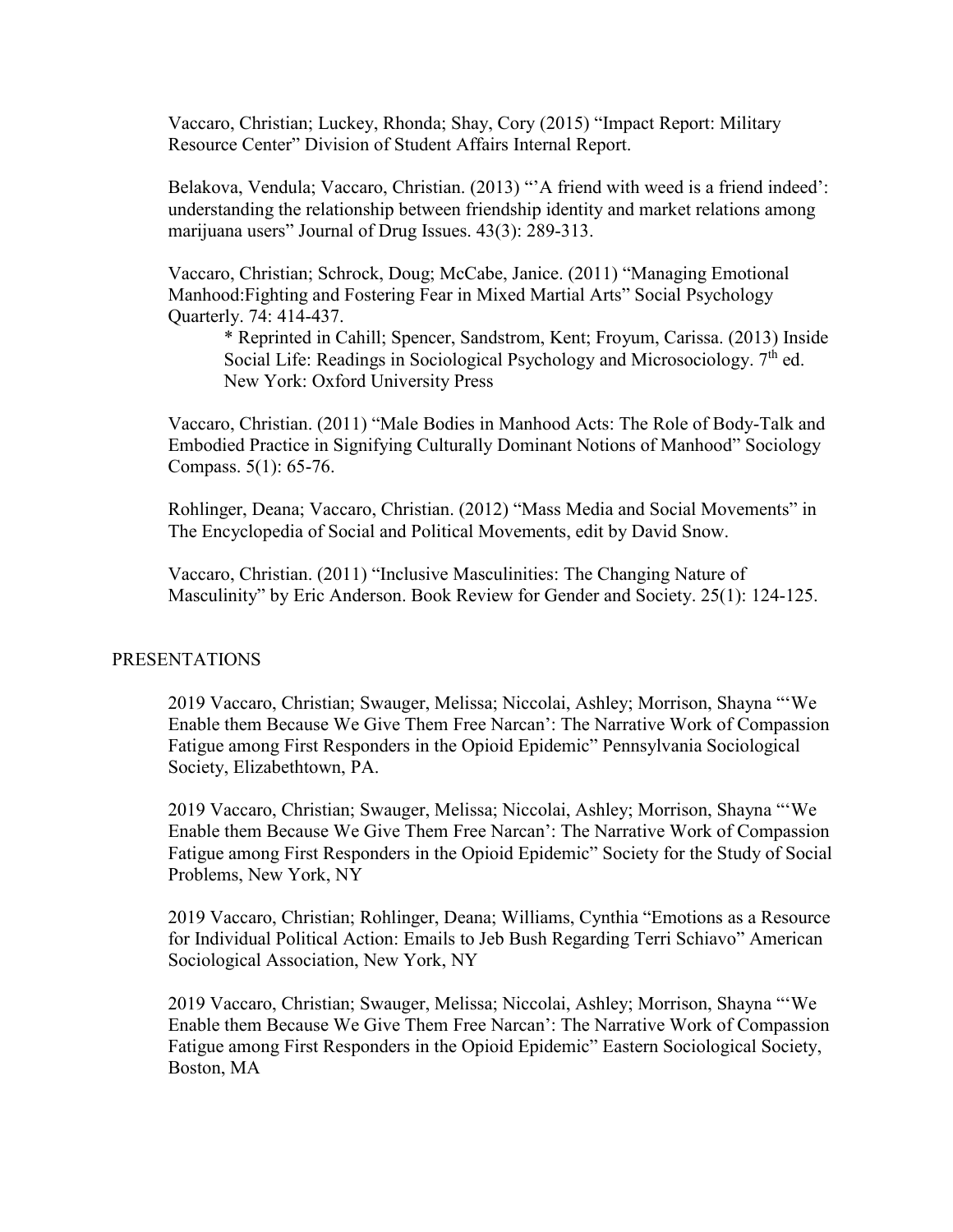2019 Machado, Crystal; Hsaio, Pao-Ying; Vaccaro, Christian; Baker, Christine "Entering the Social Media Stratosphere: College Professors' Varied use of Social Media across four Disciplines" Society for Information Technology & Teacher Education, Las Vegas, NV

2018 Vaccaro, Christian "Applying Public Sociology as a Small-Town Elected Official: "What Did I Get Myself Into?!" Eastern Sociological Society, Baltimore MD

2017 Hsiao, Pao Ying; Vaccaro, Christian; Machado, Crystal; Baker, Christine "The Social Media SWOT Team: Tweets, Likes, Selfies and Pins" Center for Teaching Excellence, Indiana PA

2017 Vaccaro, Christian "Applying Public Sociology as a Small-Town Elected Official: "What Did I Get Myself Into?!" Pennsylvania Sociological Society, Pittsburgh, PA

2015 Farester, Erika; Heckert, Alex; Anderson, John; Vaccaro, Christian; Siegel, Michael "Assessing Stress and Coping among Federal Probation and Pretrial Services Officers" American Society of Criminology

2015 Papakie; Michele; Vaccaro, Christian "Military Family Strengths and Struggles" Western Pennsylvania Veterans Health Administration Combat Stress Seminar, Pittsburgh, PA

2015 Shay, Cory; Vaccaro, Christian "Impact Report: Military Resource Center" University President's Cabinet Meeting, Indiana, PA

2014 Rohlinger, Deana; Vaccaro, Christian; Sessions, Miriam; Mauney, Heather "Identity Deployment, Social Movements, and the Battle over Terri Schiavo" American Sociological Association, San Francisco, CA

2014 Vaccaro, Christian; Papakie, Michele; Heckert, Alex "The Invisible Work of Veteran Reintegration in the University Setting" Veterans in Higher Education Conference, Slippery Rock, PA

2014 Vaccaro, Christian; Papakie, Michele; Heckert, Alex "The Invisible Work of Veteran Reintegration in the University Setting" Eastern Sociological Society, Baltimore

2013 Vaccaro, Christian "The Gender Embodiment Cycle in Mixed Martial Arts" American Sociological Association, New York.

2013 Rohlinger, Deana; Vaccaro, Christian; Sessions, Miriam; Mauney, Heather "Identity in Action" American Sociological Association, New York.

2013 Heckert, Alex; Vaccaro, Christian "Ritualism is the New Conformity: Testing Merton's Anomie Theory Using MIDAS Data" Eastern Sociological Society, Boston.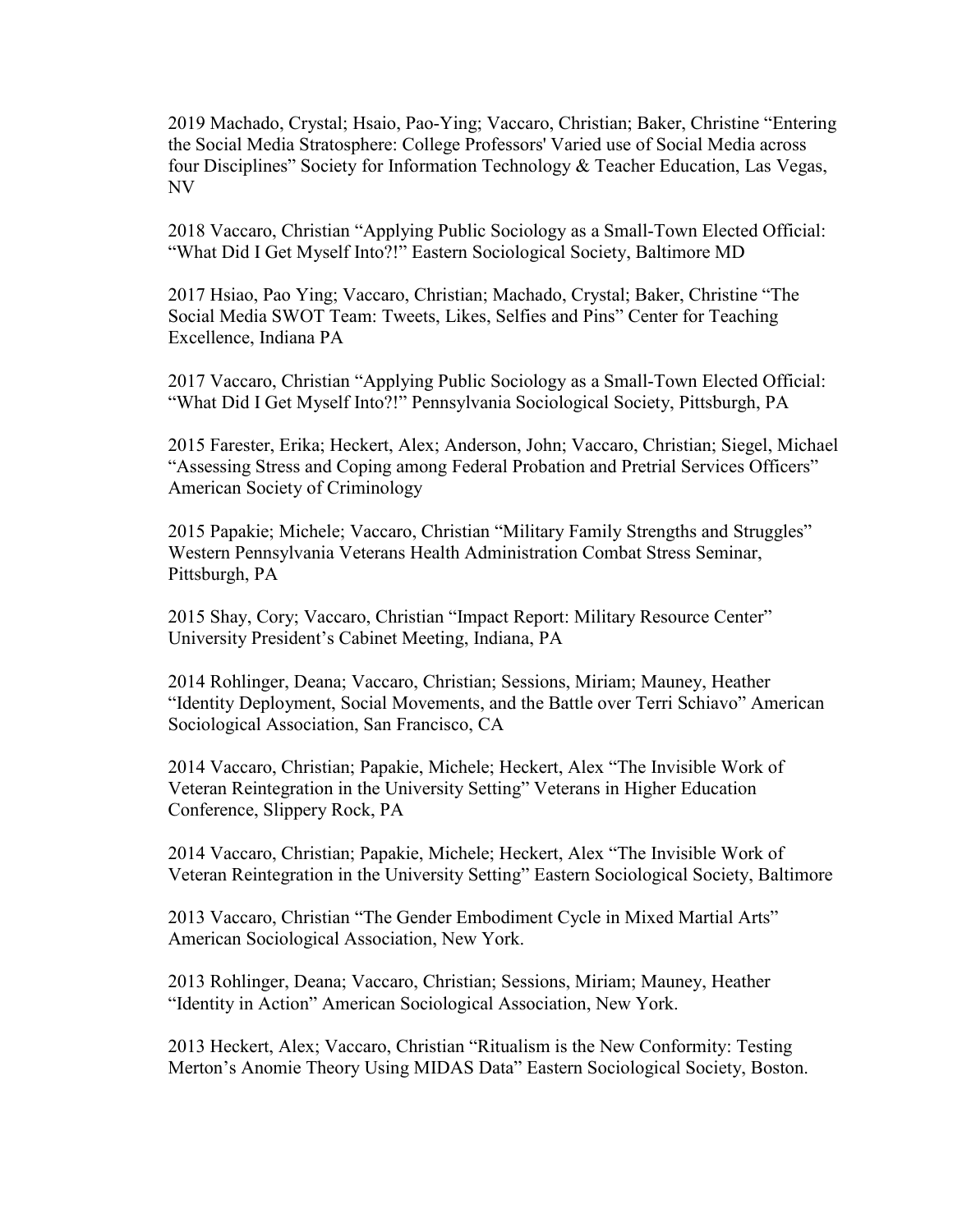2013 Rohlinger, Deana; Vaccaro, Christian; Sessions, Miriam; Mauney, Heather. "Please Mr. Bush: The Strategic Use of Role-Identities in Political Communication." Eastern Sociological Society. Boston, MA

2012 Rohlinger, Deana; Vaccaro, Christian; Sessions, Miriam; Mauney, Heather. "Please Mr. Bush: The Strategic Use of Role-Identities in Political Communication." Pennsylvania Sociological Society. Pottsville, PA

2012 Vaccaro, Christian. "The Gender Embodiment Cycle in Mixed Martial Arts" North-Central Sociological Association. Pittsburgh, PA

2012 Martin, James; Vaccaro, Christian. "Social Awkwardness, Nerdism, and Manhood Acts in a Campus LARPing Group" North-Central Sociological Association. Pittsburgh, PA

2012 Kahle, Lindsay; Vaccaro, Christian. "Testing the Effects of Bullying and Cyberbullying on Delinquency Using the Pennsylvania Youth Survey" North-Central Sociological Association. Pittsburgh, PA

2012 Vaccaro, Christian. "The Gender Embodiment Cycle in Mixed Martial Arts" Eastern Sociological Society. New York, NY

2012 Martin, James; Vaccaro, Christian. "Social Awkwardness, Nerdism, and Manhood Acts in a Campus LARPing Group" Eastern Sociological Society. New York, NY

2012 Kahle, Lindsay; Vaccaro, Christian. "Testing the Effects of Bullying and Cyberbullying on Delinquency Using the Pennsylvania Youth Survey" Eastern Sociological Society. New York, NY

2011 Vaccaro, Christian. "Gender Structure and Framing Men's Actions in the Sport of Mixed Martial Arts" Pennsylvania Sociological Society Meeting. Greensburg, PA

2011 Vaccaro, Christian. "Sociology for the Purpose of Service: Assimilating, Agitating, and Leading." Invited Lecture for Alpha Kappa Delta Induction Ceremony. Indiana, PA

2011 Vaccaro, Christian; Rogers, Kyle; Erdemli, Serkan; Rohlinger, Deana. "How are Emotions Linked to Social Movement Framing?: The Case of Terri Schiavo" Eastern Sociological Society. Philadelphia, PA

2011 Vaccaro, Christian. "Walking the Tight-Rope: Manhood Acts, Gender Structure, and Men's Negotiated Signification of their Actions as Dangerous and Safe in the Sport of Mixed Martial Arts" Southern Sociological Society. Jacksonville, FL

2010 Belakova, Vendula; Zabransky, Tomas; Vaccaro, Christian. "Marijuana Markets in The Czech Republic and the United States: Different Drug Policies, Markets, and Harms" Mid-Southern Sociological Association. Baton Rouge, LA.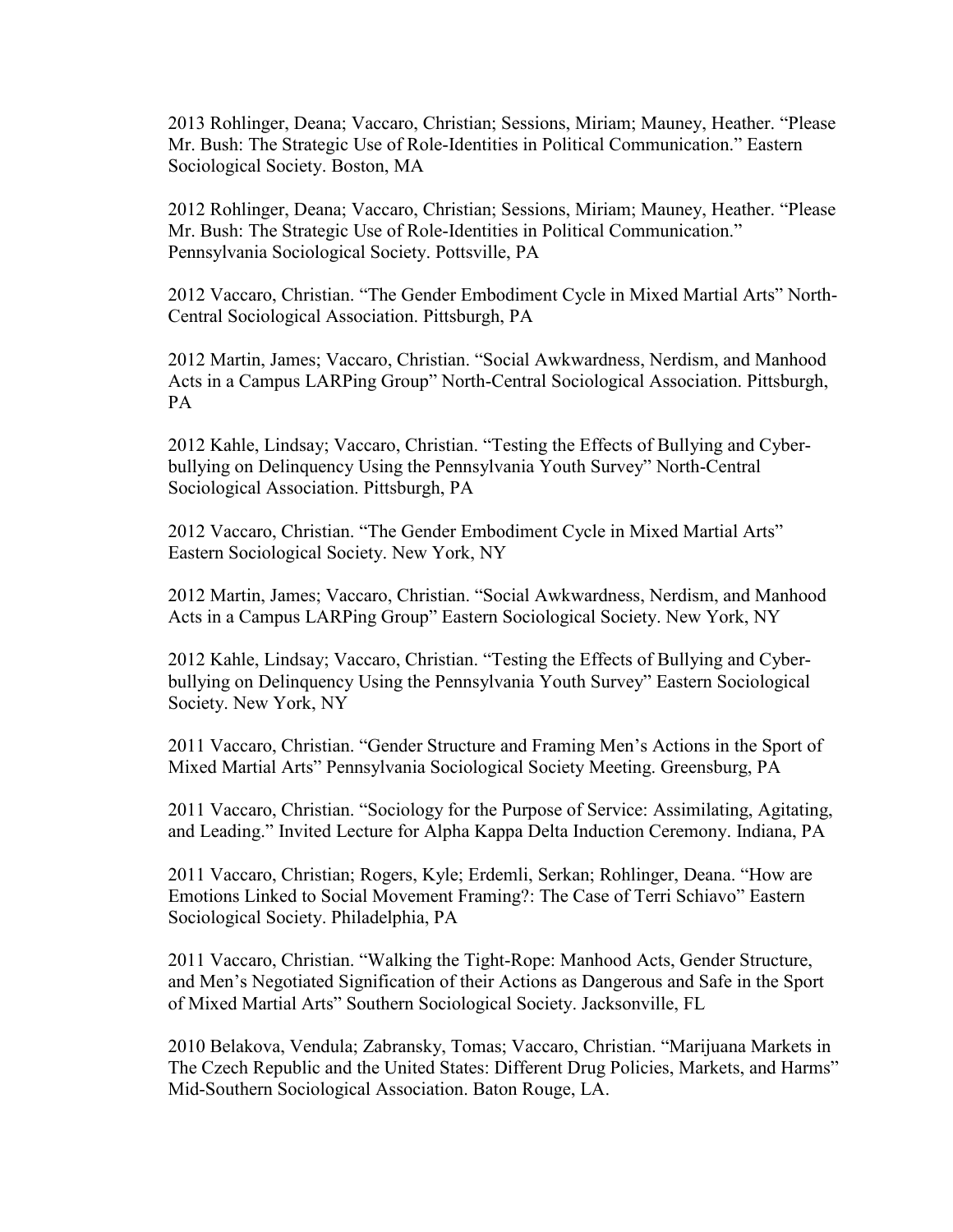2010 Schrock, Doug; McCabe, Janice; Vaccaro, Christian. "'Reformed' Batterers' Tragic Narratives: Othering Women, Transforming Genres, and Reproducing Men's Violence"American Sociological Association, Atlanta, GA

2010 Vaccaro, Christian; Rogers, Kyle; Erdemli, Serkan; Rohlinger, Deana. "Media Framing, Emotion Resonance, and Political Activism: The Case of Terri Schiavo" Southern Sociological Society, Atlanta, GA

2010 Vaccaro, Christian. "Using Online Materials to Supplement Ethnographic Research" Southern Sociological Society, Atlanta, GA

2009 Schrock, Doug; McCabe, Janice; Vaccaro, Christian. "The 'Other' in Self-Narratives: Batterer Intervention Program Graduates' Construction of Blameworthy Victims" Society for the Study of Symbolic Interactionism, San Francisco, CA

2009 Vaccaro, Christian. "Fighting Fear: Emotion Work in Manhood Acts" Southern Sociological Society, New Orleans, LA

2009 Vaccaro, Christian. "Inconsistent applications: Comparing Connell's definition of hegemonic masculinity to others' use of the term" Southern Sociological Society, New Orleans, LA

2009 Vaccaro, Christian. "Integrating Vertical, Horizontal, and Group-Process Models of Expertise: Developing a Symbolic Interactionist Approach to Embodiment Processes" Florida Society of Social Science, Gainesville, FL

2008 Vaccaro, Christian. "Mixed Martial Arts and Masculine Emotion Work" Southern Sociological Society, Richmond, VA

# POSITIONS

|           | 2016-Present Associate Professor, Department of Sociology                           |
|-----------|-------------------------------------------------------------------------------------|
|           | Indiana University of Pennsylvania                                                  |
|           | 2017-Present Director of Training, Mid-Atlantic Research and Training Institute for |
|           | <b>Community Behavior Health</b>                                                    |
|           | Indiana University of Pennsylvania                                                  |
|           | 2017-Present Undergraduate Merit Scholarship Advisor                                |
|           | Indiana University of Pennsylvania                                                  |
| 2012-2016 | Assistant Professor, Department of Sociology                                        |
|           | Indiana University of Pennsylvania                                                  |
| 2011-2017 | Research Associate, Mid-Atlantic Addiction Research and Training Institute          |
|           | Indiana University of Pennsylvania                                                  |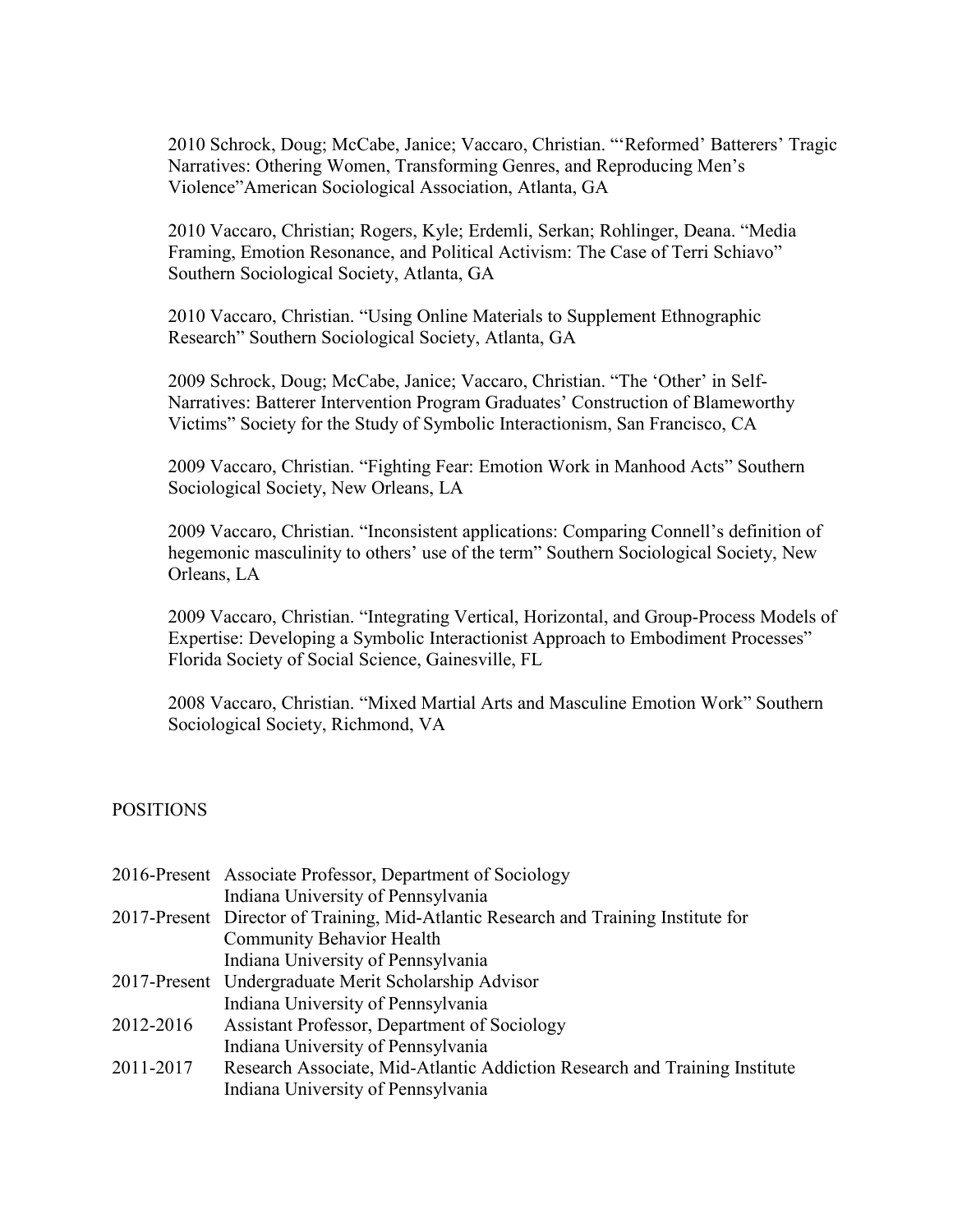| 2011-2012 | Visiting Assistant Professor, Department of Sociology |
|-----------|-------------------------------------------------------|
|           | Indiana University of Pennsylvania                    |
| 2010      | Adjunct Faculty, Department of Sociology              |
|           | University of North Florida                           |
| 2005-2007 | Instructor, Department of Sociology                   |
|           | Indiana University of Pennsylvania                    |
| 2007      | Adjunct Faculty, Division of Undergraduate Studies    |
|           | Pennsylvania State University                         |
| 2005      | Adjunct Faculty, Department of Sociology              |
|           | Clarion University of Pennsylvania                    |

# COURSES TAUGHT

Qualitative Methods for the Social Sciences SOC 765/865 Contemporary Social and Organizational Theories (Graduate) SOC 803 Cook Honors College Seminar HRNC 102C Cook Honors College Seminar HRNC 102D Introduction to Sociology SOC 151 Delinquency and Youth SOC 333 Sociology of Deviance SOC 269 Sociology of Deviance (Graduate) SOC 744 Theories of Sociological Social Psychology (Graduate) SOC 781 Introduction to Poly-Victimization (Graduate) SOC 781/881 & PSYC 981 Interpersonal Dynamics SOC 345 Sociology of Mass Media (Online) SOC 421 Understanding and Responding to Violence and Trauma SOC 481 & PSYC 481 Social Psychology (Online) SYO 3000 Social Problems SOC 231

# STUDENTS MENTORED

Daniel Wethli, Fulbright Scholarship, China (2018) Indiana University of Pennsylvania Daniel Wethli, Boren Scholarship, Taiwan (2019) Indiana University of Pennsylvania Kaitlin LaManna, Honors (in progress) Indiana University of Pennsylvania - Chair

Lindsay Kahle, MA (2012) Indiana University of Pennsylvania - Chair James Martin, MA (2013) Indiana University of Pennsylvania - Chair Kristy Notestine, MA (2013) Indiana University of Pennsylvania – Chair David Borton, MA (2017) Indiana University of Pennsylvania – Committee Member Chelsea Clark, MA (2018) Indiana University of Pennsylvania – Committee Member PJ Gillece, MA (in preparation) Indiana University of Pennsylvania – Chair Katelyn Denton, MA (in preparation) Indiana University of Pennsylvania – Committee Member Kaitlin LaManna, Honors (in preparation)

Don Kaminski, PhD (2018) Indiana University of Pennsylvania – Chair Lisa Crouch, PhD (in preparation) Indiana University of Pennsylvania – Chair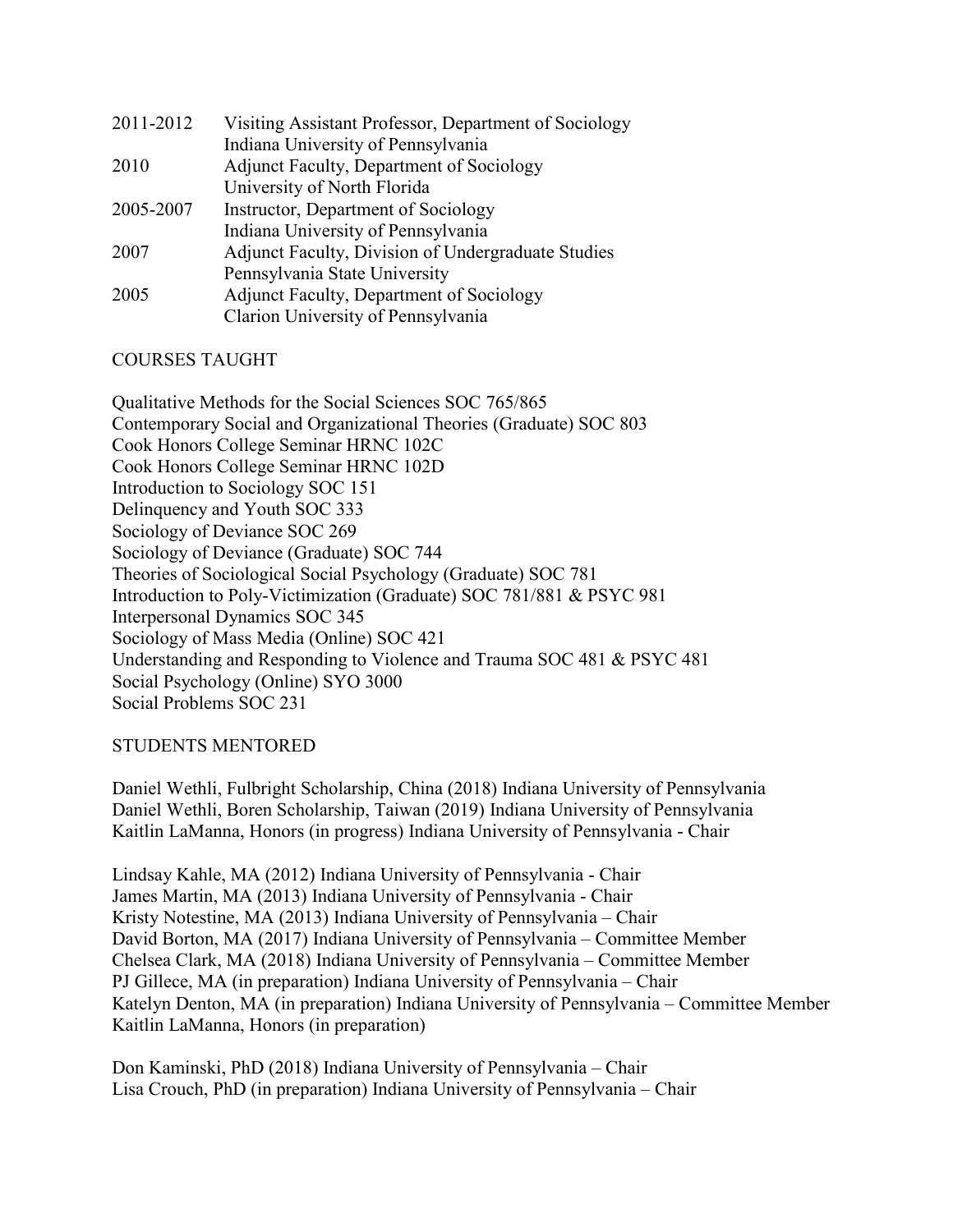Kacy Crowley, PhD (in preparation) Indiana University of Pennsylvania – Chair Jill Oblak, PhD (in preparation) Indiana University of Pennsylvania – Chair Bryan Seal, PhD (in preparation) Indiana University of Pennsylvania – Chair Matthew Godissart, (in preparation) Indiana University of Pennsylvania – Chair Brian Farester, PhD (2015) Indiana University of Pennsylvania – Committee Member Erika Farester, PhD (2016) Indiana University of Pennsylvania – Committee Member Jessica Baum, PhD (2018) Indiana University of Pennsylvania – Committee Member Todd McKeever, PhD (2018) Indiana University of Pennsylvania – Committee Member Terrence Mitchell, PhD (2019) Indiana University of Pennsylvania – Committee Member John Cookus, PhD (in preparation) Indiana University of Pennsylvania – Committee Member Kevin Foster, PhD (in preparation) Indiana University of Pennsylvania – Committee Member Patricia Lawton, PhD (in preparation) Indiana University of Pennsylvania – Committee Member Lisa Layden, PhD (in preparation) Indiana University of Pennsylvania – Committee Member Laura Julius, PhD (in preparation) Indiana University of Pennsylvania – Committee Member Vincent Kemp, PhD (in preparation) Indiana University of Pennsylvania – Committee Member Andrea Moore, PhD (in preparation) Indiana University of Pennsylvania – Committee Member Rebecca Sarver, PhD (in preparation) Indiana University of Pennsylvania – Committee Member Samaila Sidikou (in preparation) Indiana University of Pennsylvania – Committee Member Timothy Shick (in preparation) Indiana University of Pennsylvania – Committee Member Bill Zimmerman, PhD (in preparation) Indiana University of Pennsylvania – Committee Member

# SERVICE TO DEPARTMENT/UNIVERSITY

University Merit Scholarship Advisor 2017-present Frederick Douglass Institute Board Member 2017-present Chair, Department Student Learning Outcomes Evaluation Committee 2018-present Chair, Online Education Committee, Sociology Department 2017-present REACH Conference Organizer Indiana University of Pennsylvania 2013-2014 Coordinator Veterans Research Cluster Indiana University of Pennsylvania 2013-2015 Veterans Outreach Group, Chair of Research and Assessment Committee 2013-2015 APSCUF Legislative Executive Committee 2019 APSCUF Legislative Chairperson 2019 APSCUF Legislative Co-Chairperson 2015-2018 APSCUF Legislative Committee Indiana University of Pennsylvania 2012-2015 APSCUF Department Representative 2013-2014 Northpointe Faculty Senate Representative 2013-2015 (Development and Finance Committee) Sociology Master's Committee Indiana University of Pennsylvania 2013-2015 Department Website Advisor 2013-2015 Co-Advisor, Undergraduate Sociology Club 2013-2015 Search Committee (3 successful hires), Sociology Department 2012-2013 Undergraduate Committee Indiana University of Pennsylvania 2011-2012 Departmental Awards Committee Florida State University 2009-2010 Colloquium Committee Florida State University 2008-2009 Graduate Program Committee Florida State University 2008-2009 Qualitative Research Group, co-chair Florida State University 2008-2011